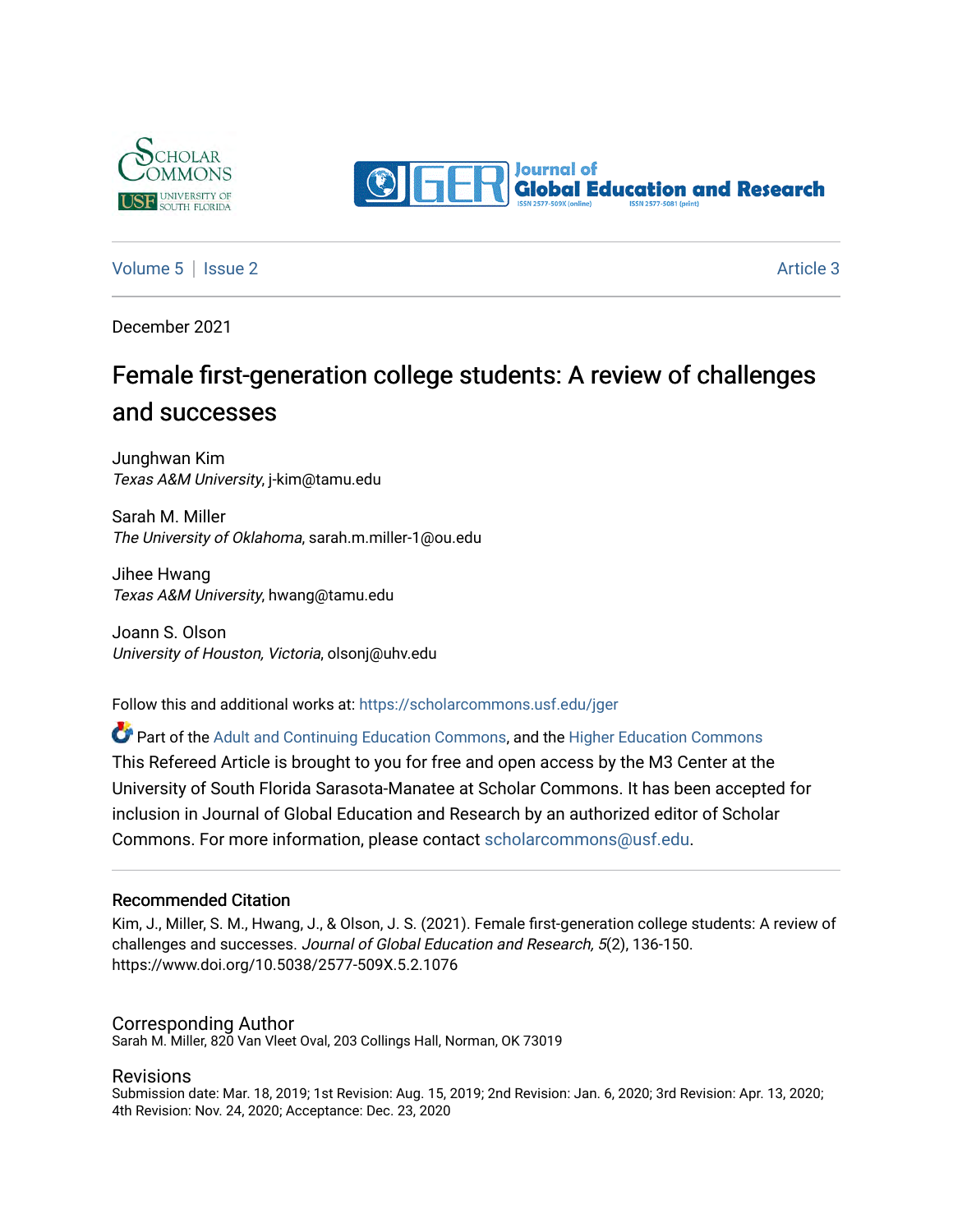# **Female First-Generation College Students: A Review of Challenges and Successes**

# Junghwan Kim<sup>1</sup>, Sarah M. Miller<sup>2</sup>, Jihee Hwang<sup>3</sup>, and Joann S.  $Olson<sup>4</sup>$

College of Education and Human Development Texas A&M University, USA 1 j-kim@tamu.edu <sup>3</sup>hwang@tamu.edu

Jeannine Rainbolt College of Education The University of Oklahoma, USA  $2$ sarah.m.miller-1@ou.edu

School of Education, Health Professions, and Human Development University of Houston-Victoria, USA 4 olsonj@uhv.edu

#### **Abstract**

With increasing college access rates of underrepresented populations in recent years, firstgeneration college students (FGCSs), those who are the first in their family to attend college, have caught the attention of researchers and policymakers in the U.S. higher education system. This study focused on female FGCSs to identify the various challenges that are unique to this population. Through a systematic literature review, 13 studies were analyzed related to female FGCSs. Three themes were found from the analysis: role expectations, support systems, and socioeconomic background. These explain the challenges and self-identified strategies that female FGCSs discussed as contributing factors to their persistence during their degree attainment. Findings and a discussion of the data are presented, along with practical implications to better support female FGCSs and areas for future research.

**Keywords:** underrepresented students, student success, retention, female college students

#### **Introduction**

The enrollment of first-generation college students (FGCSs) has increased across higher education institutions. In 2012, FGCSs comprised about a third of undergraduate enrollment in the U.S. higher education system (Skomsvold, 2014). While increasing the presence of FGCSs in higher education is a positive phenomenon, their success rates have not kept pace. Research has shown that FGCSs were not as likely to complete their degree compared to their non-FGCS counterparts (Ishitani, 2006; Soria & Stebleton, 2012); graduation and completion rates among FGCSs are 46.7% compared to 78% of students whose parents have earned at least a bachelor's degree or higher (Chen, 2005; Choy, 2001). Timeliness of graduation is also lagging, with only 40% of FGCSs completing their degree within six years of college entry (Radwin et al., 2013).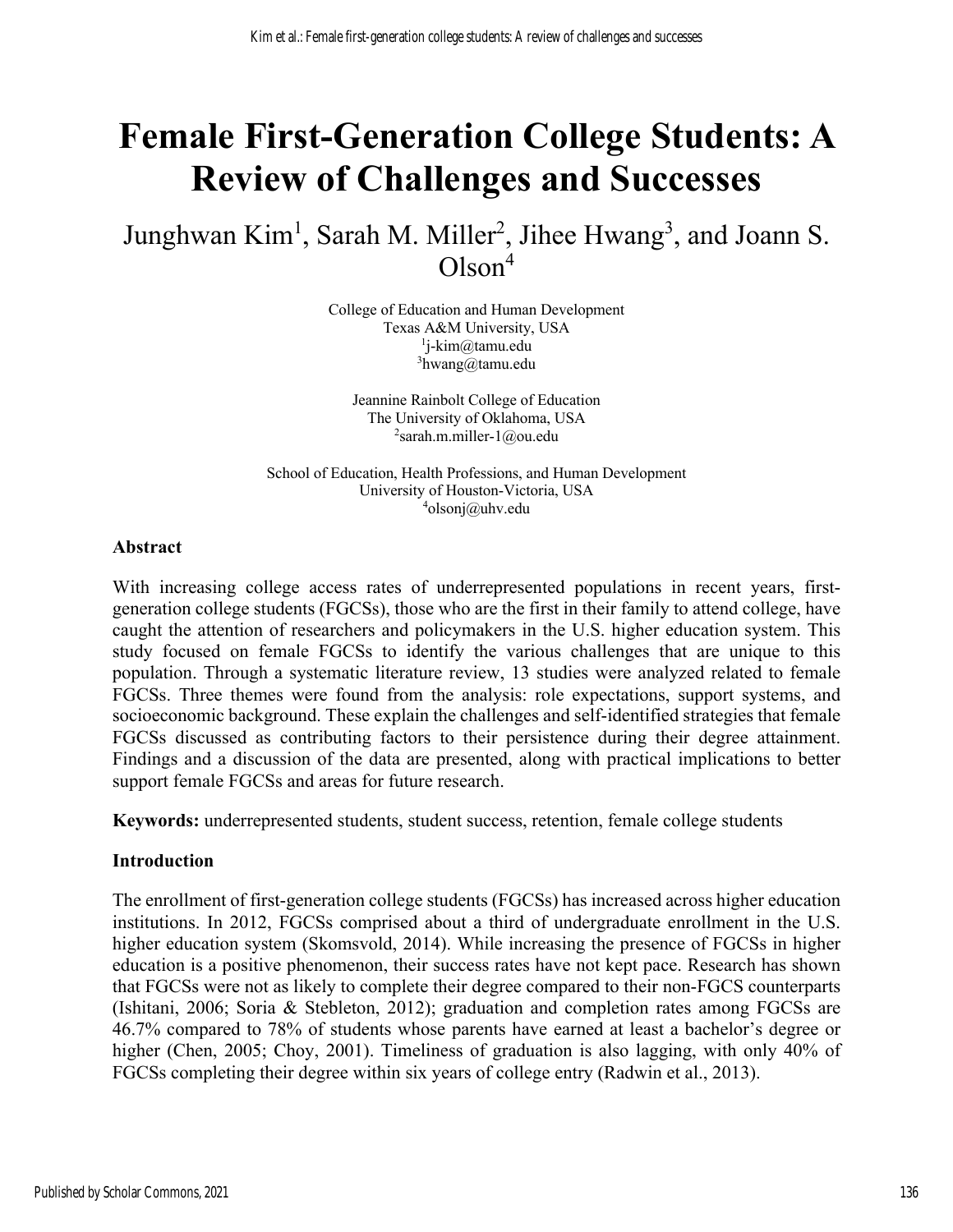## *First-Generation College Students*

For the student who is *first in the family* to attend college, the journey from college enrollment to graduation can be daunting. The persistence and retention of FGCSs have been an issue of great concern for almost 30 years (Brooks-Terry, 1988). During this time, definitions of *first-generation college* have multiplied as well, ranging from neither parent having attended any post-secondary education, neither parent having attained a post-secondary degree of any level (including associate degrees), or neither parent having completed a bachelor's degree. Some authors have also considered siblings' post-secondary educational pursuits in the formation of a definition. While these factors may seem like an insignificant distinction, Ishitani (2006) and Pascarella et al. (2004) demonstrated that varying levels of parental education have varying degrees of influence on FGCS persistence. In many cases, these students' families have limited experience in higher education settings. Due to this, pursuing a college degree can be a very overwhelming and lonely process for FGC students.

Other characteristics of FGCSs can interfere with their academic work and can impede persistence to graduation. They are more likely to be enrolled in classes part-time, working at least part-time, older, married, and from a low socioeconomic background (Lim et al., 2016; Nuñez & Cuccaro-Alamin, 1998; Petty, 2014). Many FGCSs carry significant personal and family responsibilities (Dawborn-Gundlach & Margetts, 2018; Petty, 2014; Stebleton & Soria, 2012). Research indicates that they may also work more hours, leaving less time or motivation for pursuing extra-curricular activities or studying than their non-FGCS peers (Mitchell, 1997). They may also have less motivation to engage on campus, which may be problematic as these activities can be significant contributors to successful completion (Petty, 2014). There are many issues that may contribute to this lack of motivation: minimal support at home, low self-esteem, not feeling connected to the campus, and many other issues (Orbe, 2008; Pascarella et al., 2004). Stebleton and Soria (2012) noted that FGCSs tend to face more challenges than non-FGCS peers in areas such as job or family responsibilities, practical study skills, or symptoms of depression and loneliness. FGCSs may also have family members who do not value their pursuit of education (Mitchell 1997; Terenzini et al., 1996). Thus, FGCSs may experience imposter syndrome, fear of the unknown, anxieties of potential failure, and other fears (Orbe, 2008).

## *Female First-Generation College Students*

Existing research tends to view the FGCS population as a homogeneous group when describing their experiences gaining acceptance to, and completing, college (Ishitani 2006; Thayer, 2000). When researchers only focus on the fact that they are FGCSs, the impact of other aspects of these students' identities (such as gender) is potentially overlooked (Choy, 2001; Pascarella et al., 2004; Stebleton & Soria, 2012). Examining gender, specifically females, within the FGCS population is increasing importance, especially given the current trends in higher education.

An analysis of U.S. Census Bureau data by Lopez and Gonzalez-Barrera (2014) showed that female students are enrolling in higher education at higher rates than males, with 76% of females enrolling in higher education after finishing high school, compared to 62% of male high school graduates. According to the National Center for Education Statistics (2019), women are now also outnumbering men in graduate degree attainment. Still, females are also more likely to be a FGCS than a non-FGCS. At the same time, there is evidence to suggest that female FGCSs are more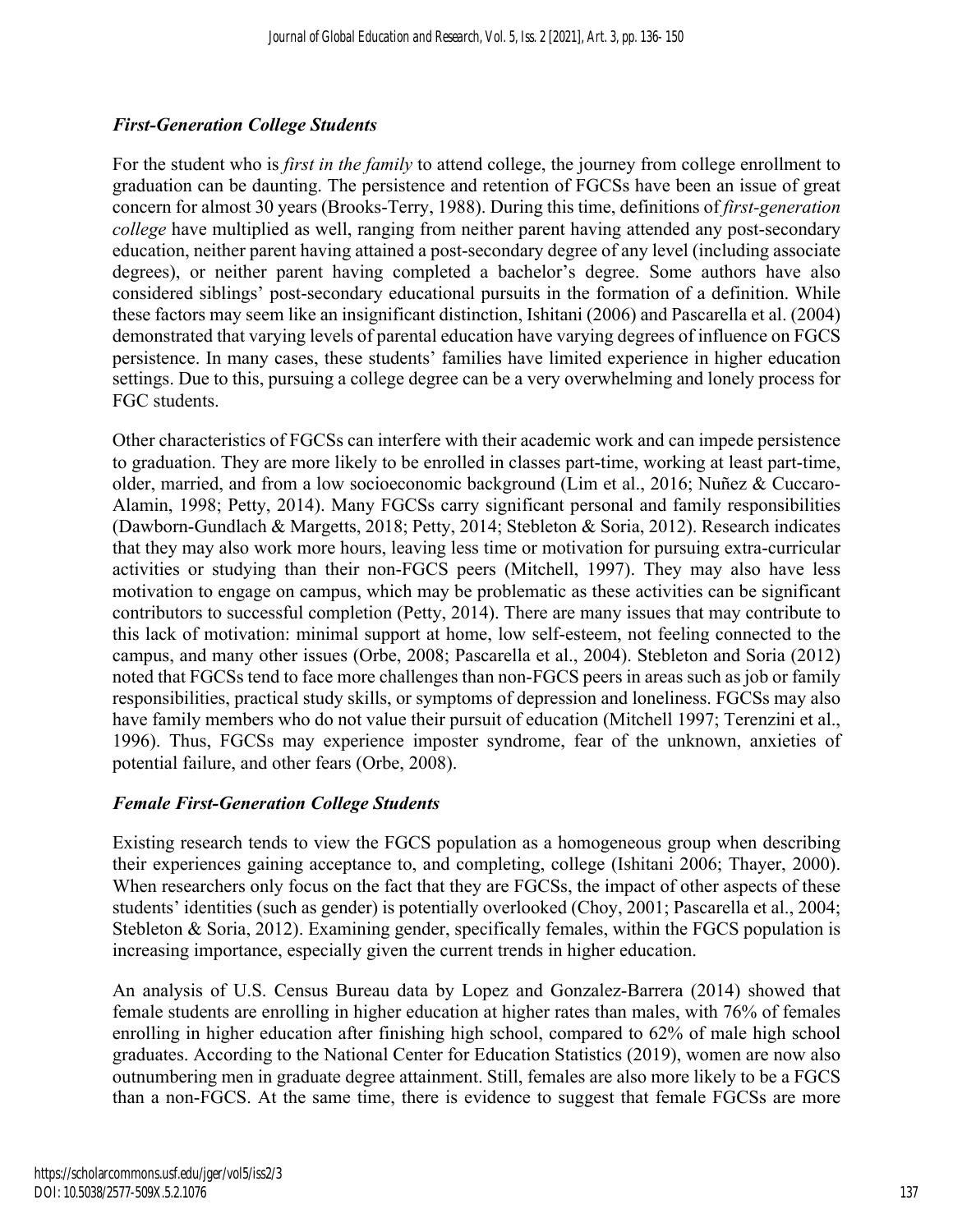likely to drop out of college and face challenges than male FGCSs (Ishitani, 2003; Jenkins et al., 2013; Nuñez & Cuccaro-Alamin, 1998). Ishitani (2003) found that when compared to males, females were 57% more likely to drop out in their third year and 61% more likely to drop out in their fourth year.

Thus, there is a need for a better understanding of this population; however, this review demonstrated that the experiences of female FGCSs are not adequately explored in research (Engle et al., 2006; Ishitani, 2006; Nuñez & Cuccaro-Alamin, 1998), and more empirical evidence is critical for adequately meeting the needs, academic and otherwise, of this group. Furthermore, the literature often fails to consider the intersection of FGCS status and sex. For example, Wohlgemuth et al. (2007) explored the retention of a cohort of entering students over four years. They found females are more likely to be retained after the first year, although at a level that did not reach statistical significance. They also found that FGCSs are less likely to be retained after the fourth year than non-FGCSs. However, the analysis did not explore the extent to which female FGCS retention rates differed from male FGCS retention or from that of their non-FGCS counterparts.

Given that female FGCSs are dropping out at higher rates than male FGCSs, this study sought to systematically review the literature to identify potential contributing factors to the higher dropout rates of female FGCSs. An examination of the literature was conducted and focused primarily on studies within the United States that explored female FGCS experiences. The guiding research question for this study was: What are the challenges of female FGCSs, during their college experiences, that may have an impact on their retention and graduation rates?

#### **Methods**

To complete a comprehensive and transparent review of the available research on FGCSs and female college students, we conducted a systematic literature review. Silverman (2011) states that a systematic review focuses on a specific question, defines inclusion and exclusion rules for articles, is structured, and defines the tools used to search for articles. These parameters were followed in this study. The following EBSCOhost databases were utilized for the review: ERIC, Academic Search Elite, and SocINDEX. Keywords included first-generation college student, female, and female college experience/dropout; keywords were used in the following manner: *female AND first-generation college student OR female college experience/dropout*.

The initial search provided 257 studies published between 2000 and 2016. We first reviewed each abstract, identifying studies using two inclusion criteria: (a) the study detailed college experiences of female FGCSs and/or (b) the study included a discussion of student persistence as it pertains to female FGCSs. We excluded articles that did not meet those criteria, and these processes yielded 150 articles. We then reviewed each article's introduction, methods, and findings to determine if the article helped answer our research question. Given that this study was primarily concerned with the breadth of research on female FGCSs, the review did not adhere to a specific definition of the term *first-generation college student* during the analysis. Most of the excluded articles did not discuss female FGCSs' experience or persistence while pursuing a higher education degree. While some discussed FGCS retention, they did not consider gender as a factor. Since these articles did not answer this study's research question, they were excluded from the review. This process reduced the results to 13 studies; 12 were conducted in the United States, and one was conducted in Australia. The search did not restrict the review to a particular type of higher education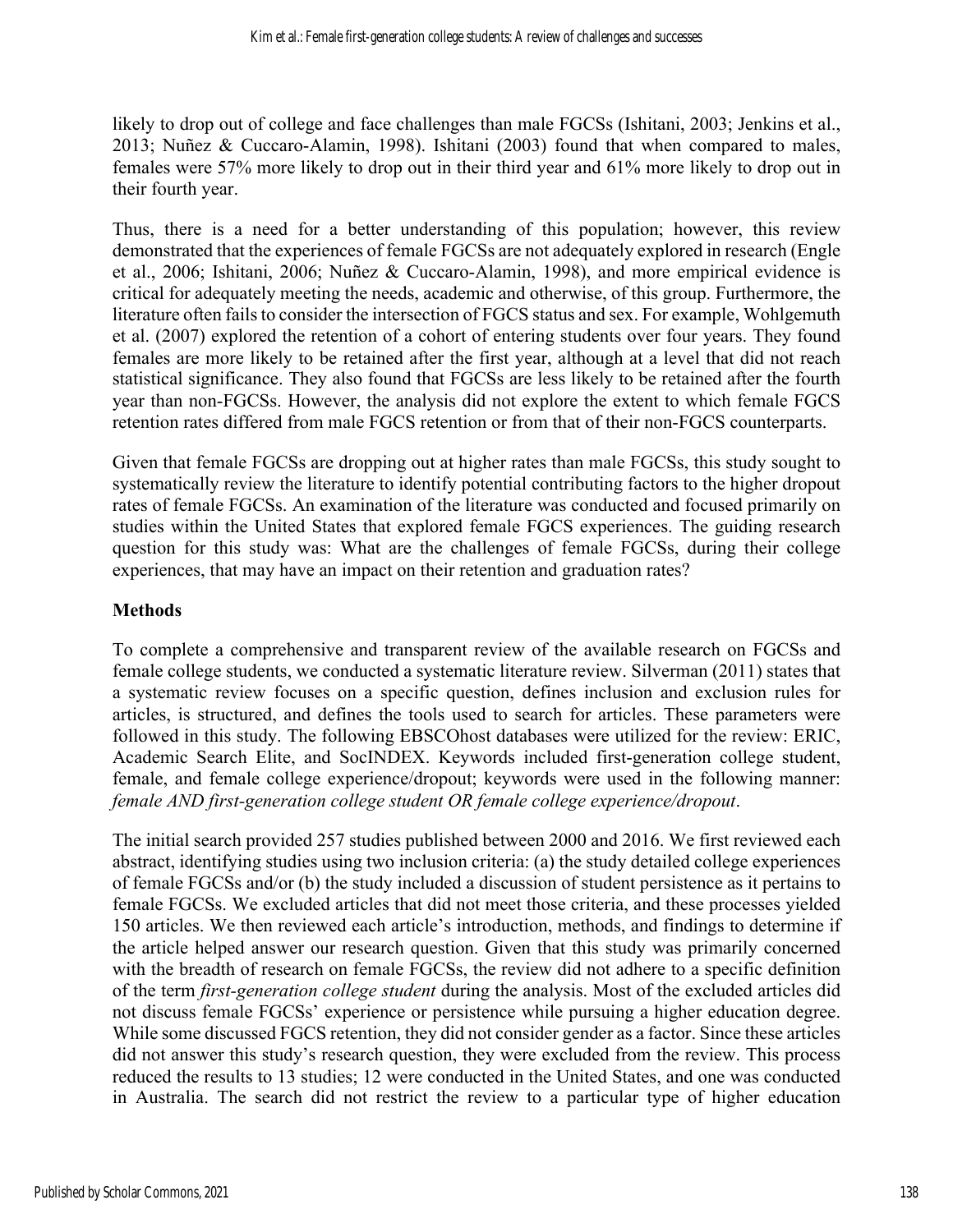institution. Of the 13 selected studies, 11 focused on female FGCSs attending a four-year college or university, while just two focused on female FGCSs attending a community college. Table 1 presents a summary of the studies included in the analysis.

| Author(s)/Year                | <b>Methods</b>                     | Participants                     | <b>Key Findings</b>                                                                                                                 |
|-------------------------------|------------------------------------|----------------------------------|-------------------------------------------------------------------------------------------------------------------------------------|
| Braswell (2010)               | Qualitative                        | 5 African American               | Four major themes of motherhood, personal influence, grade point                                                                    |
|                               | (autobiography                     | FGCSs attending different        | average (GPA), and full-time employment. Wanted to set an                                                                           |
|                               | timelines, interviews,             | post-secondary institutions      | example for children, maintained a high GPA, were personally                                                                        |
|                               | reflective journaling)             | in the southeastern United       | influenced by others, such as family or friends, and worked full                                                                    |
|                               |                                    | <b>States</b>                    | time increased their motivation to maintain their high GPAs.                                                                        |
| Eitel & Martin                | Mixed-Method                       | 204 female FGCSs at a            | Female FGCSs not financially literate.                                                                                              |
| (2009)                        | (survey, focus                     | university                       |                                                                                                                                     |
| Gibbons &                     | groups)<br>Qualitative             | 17 participants whose            | For the women, these themes shaped their career and work                                                                            |
| Woodside                      | (two                               | parents had no education         | experiences: perseverance, being a daughter/woman, support and                                                                      |
| (2014)                        | phenomenological                   | beyond high school (11           | encouragement, what matters, why chose, and limits and options.                                                                     |
|                               | studies)                           | women, six men); all from        |                                                                                                                                     |
|                               |                                    | one southeastern state           |                                                                                                                                     |
| Gloria &                      | Qualitative                        | 7 Latina first-generation        | The overarching theme was the role of the family and how their                                                                      |
| Castellanos                   | (interviews)                       | college students attending       | needs take precedence over individual needs. The family is critical                                                                 |
| (2012)                        |                                    | four-year research               | to the needs of Latina FGCS academic success and coping.                                                                            |
|                               |                                    | institution                      |                                                                                                                                     |
| Jobe (2013)                   | Qualitative                        | 10 African American              | Findings show several themes: superwoman identity (taking on                                                                        |
|                               | (interviews,                       | FGCS (low income, single         | multiple roles), time management restraints, unprepared for                                                                         |
|                               | observation)                       | parent, age 19 and older)        | college due to limited preparation and knowledge, under-                                                                            |
|                               |                                    |                                  | resourced financially, coping with relieving stress through prayer<br>and spirituality, and motivation to wanting a better life for |
|                               |                                    |                                  | children.                                                                                                                           |
| Leyva (2011)                  | Qualitative                        | 6 Latina FGCSs, MSW              | Findings reflect on issues of belonging, intense feelings of serving                                                                |
|                               | (in-depth interviews)              | (Master of Social Work)          | others, particularly father and husband, anticipating others' needs,                                                                |
|                               |                                    | graduates                        | feelings of submission in the household.                                                                                            |
| Marsh-                        | Oualitative                        | 10 women transitioning           | Facilitators of change, such as structured programs, contributed to                                                                 |
| McDonald &                    | (semi-structured                   | from childhood poverty to        | well-being; mental health professionals, family, romantic partners,                                                                 |
| Schroeder                     | interviews)                        | adult life                       | the pursuit of education, and stigma of poverty all influenced                                                                      |
| (2012)                        |                                    |                                  | change; having a baby was the most significant influencer of                                                                        |
|                               |                                    |                                  | coming out of poverty.                                                                                                              |
| Neumeister &<br>Rinker (2006) | Oualitative<br>(interviews)        | 4 high-achieving female<br>FGCSs | Emerging professional identity was a primary influencer on<br>achievement.                                                          |
| O'Shea (2015)                 | Oualitative                        | 17 female FGCSs                  | Differing types of cultural capital that students arrive with; female                                                               |
|                               | (narrative inquiry;                |                                  | FGCSs do not lack cultural capital but have different capital                                                                       |
|                               | semi-structured                    |                                  | (aspirational capital, familial capital, etc.). Female FGCS should                                                                  |
|                               | interviews)                        |                                  | not be stigmatized as lacking specific capital.                                                                                     |
| Parsons (2012)                | Qualitative                        | 8 female FGCSs in TRiO           | The TRiO program gave FGFCSs a place of community with                                                                              |
|                               | (interviews)                       | program                          | other students who were also the first-generation. It helped                                                                        |
|                               |                                    |                                  | FGFCSs learn their worth, discover how to seek support and help,                                                                    |
|                               |                                    |                                  | understand it is okay to ask for help, and learn how to foster                                                                      |
|                               |                                    |                                  | individual achievement.                                                                                                             |
| Rascon (2012)                 | Oualitative<br>(small focus groups | 8 female FGCSs                   | Issues that FGFCS shared were related to family and peer support,<br>society role-expectations, self-development, decision-making,  |
|                               | & individual                       | (undergraduates) from a          | health-related behaviors, emotional well-being, student                                                                             |
|                               | interviews)                        | university                       | engagement, and student support services.                                                                                           |
| Sy, Fong,                     | Quantitative (survey)              | 339 women about to enter         | First-generation students perceive less emotional and                                                                               |
| Carter,                       |                                    | college (both FGCS and           | informational parent support than do continuing-generation                                                                          |
| Boehme, &                     |                                    | non-FGCS) at a university        | students. FGCSs who perceive higher levels of parent emotional                                                                      |
| Alpert (2011)                 |                                    | in southern California           | support have less stress than those who do not. Neither type of                                                                     |
|                               |                                    |                                  | parent support significantly predicted stress levels for continuing-                                                                |
|                               |                                    |                                  | generation students.                                                                                                                |
| Wilson &                      | Qualitative                        | 10 female FGCS science           | Common tensions included differing experiences in lecture and                                                                       |
| Kittleson                     | (interviews)                       | majors                           | lab, managing time to work, studying, maintaining family                                                                            |
| (2013)                        |                                    |                                  | relationships, and weighing their personal (family) priorities<br>against the longer time.                                          |
|                               |                                    |                                  |                                                                                                                                     |

**Table 1**. Summary of the 13 Studies

*Note*. FGCS = First-Generation College Student; TRiO = Federally funded (U.S.) programs targeted to serve and assist low-income individuals, first-generation college students, and individuals with disabilities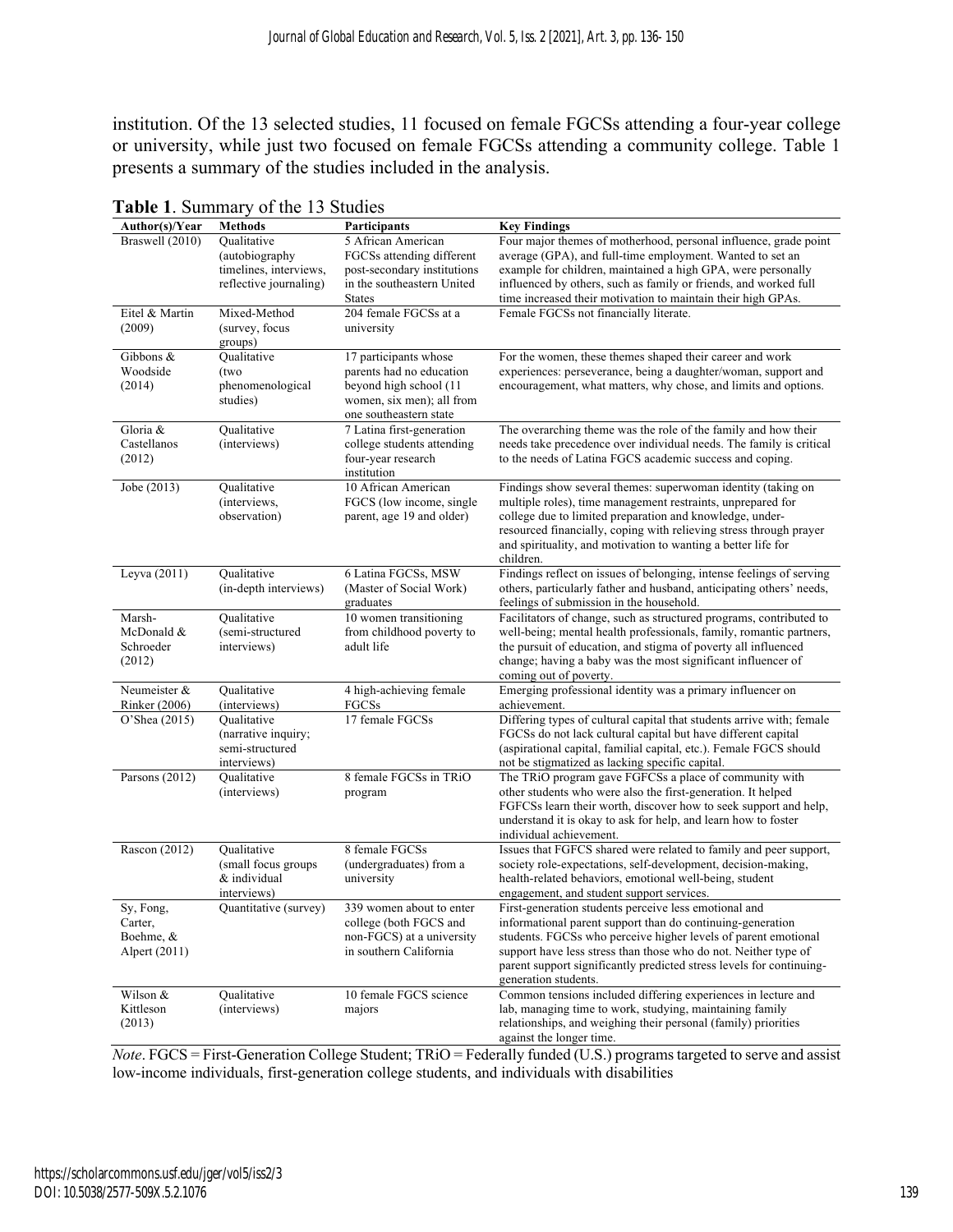Using a thematic analysis based on a grounded theory approach (Braun & Clarke, 2006; Charmaz, 2014; Strauss & Corbin, 1998), we analyzed the findings from 13 studies. We identified common patterns, categories, and codes across the studies that appeared to influence the dropout of female FGCSs (Charmaz, 2014; Strauss & Corbin, 1998). Following a rigorous strategy emphasized by Braun and Clarke (2006), we thoroughly reviewed the 13 studies chosen, created initial codes, looked for themes within these codes, reviewed and revised them together, and finally described the codes to produce this review. These collaborative steps were undertaken as an iterative process and were not linear.

#### **Findings**

An analysis of 13 studies identified three dimensions of challenges that the female FGCSs experienced while enrolled in college. As described in Figure 1, identity, support system, and socioeconomic status were identified across the selected studies. Specifically, key barriers shaped their college experiences, such as the multiple roles that female FGCSs fill, which led to challenges negotiating identity, insufficient support from family, friends, faculty, and low socioeconomic backgrounds. These challenges shed light on the possibility that the experiences of female FGCSs are distinct from male FGCSs, leading to more significant challenges and increased attrition. Importantly, for female FGCSs who were less supported than males by their family, institutional support was an essential contributor to college persistence (Gibbons & Woodside, 2014; Leyva, 2011; Neumeister & Rinker, 2006). The following sections summarize the common narratives from the 13 studies, provide insights into the experiences of female FGCSs, and identify the factors that were related to female FGCS retention and degree completion.

#### *Role Expectations: Identity Conflict and Negotiation*

A review of these studies demonstrated that female FGCSs come from a wide variety of cultural and socioeconomic backgrounds. Some female FGCSs are likely to have diverse family responsibilities, such as being caretakers of the home, or being wives, mothers, or single mothers, while others may have recently graduated from high school and aspired to pursue a different path than those taken by parents or siblings (Leyva, 2011; Neumeister & Rinker, 2006; Wilson & Cox, 2011). Many female FGCSs were found to pursue college to overcome poverty, experience social mobility, or improve options for their future and the future of their family (Leyva, 2011; Marsh-McDonald & Schroeder, 2012). However, the various roles that female FGCSs were found to fill created challenges as they negotiated their experiences during post-secondary education. While female FGCSs who were younger found it easier to see themselves as college students, older female FGCSs found it challenging to adjust to their identity, given their various roles (O'Shea, 2011). Many juggled multiple identities due to the expectations of other family members, such as being a mother first, being a full-time worker, or dealing with the expectation that they maintain traditional gender roles (e.g., cooking, cleaning, childcare). These created additional cognitive load and time pressures for these students (Leyva, 2011). Some female FGCSs feared that pursuing an advanced education could create barriers and weaken their family ties; other females found that their college success was enhanced because they were willing to examine their identity (Neumeister & Rinker, 2006). Some female FGCSs never saw themselves as *college students* until after they completed college (Marsh-McDonald & Schroeder, 2012). It was at that point that they recognized the process of assuming a new identity as a college student and then as a college graduate (Marsh-McDonald & Schroeder, 2012; Neumeister & Rinker, 2006; O'Shea, 2014).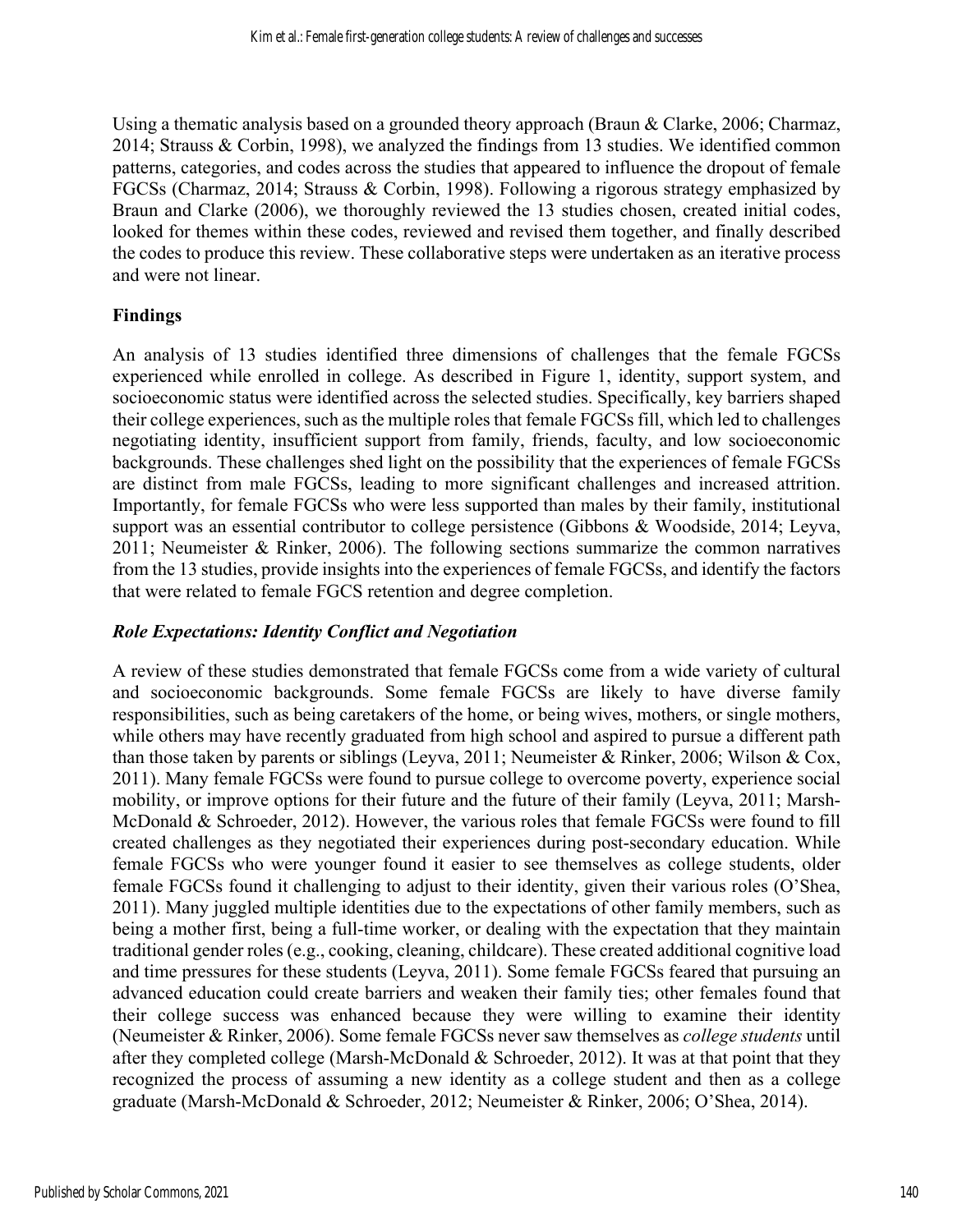**Figure 1.** Emerging Themes That May Contribute to Female First-Generation College Students' (FGCS) Success



#### *Role Expectations*

In several studies, the expectations these female students had for themselves and the expectations of an extended family had an impact on their experiences in college (Gloria & Castellanos, 2012; Jobe, 2013; Leyva, 2011). For female students who were older and married with children, it was hard for their family to understand why they were attending college; the family felt they should be at home with their children and taking care of the household (Leyva, 2011). In her study of firstgeneration Latina graduate students, Leyva (2011) explained that her participants found it very emotionally taxing to balance the expectations of their husbands and boyfriends. This was mainly due to the embedded cultural values that the role of the female was to anticipate the needs of the household and be submissive in their relationship. In another study, O'Shea (2014) interviewed a participant who described her husband's disinterest in her pursuit of college, while another participant felt that her husband was a bit threatened by her decision to enroll in college. This participant also mentioned that she intended to keep her family life and school life separate, mainly because her husband was not supportive of her choice to attend college (O'Shea, 2014). In Gibbons and Woodside's (2014) study, a participant stated that girls in her family were not expected to go to college while boys were forced to pursue higher education by parents. Gender role expectations and stereotypes appeared to create tension between parents and female FGCSs when they decided to go to college.

On the other hand, when younger female students attended college to provide themselves with a better future, some mentioned the internal struggle with personal goals and academic goals. In the Wilson & Kittleson (2013) study, which focused on two white female FGCSs majoring in science, one participant mentioned that her mother felt as though her priorities had been misplaced. Her mother did not understand why she was holding off on starting a family and felt that she should focus on family-related goals rather than academic goals. Another participant in the study stated she felt that "not only her social class position but also her gender made weighing the importance of her academic and personal goals more complex" (Wilson & Kittleson, 2013, p. 817). She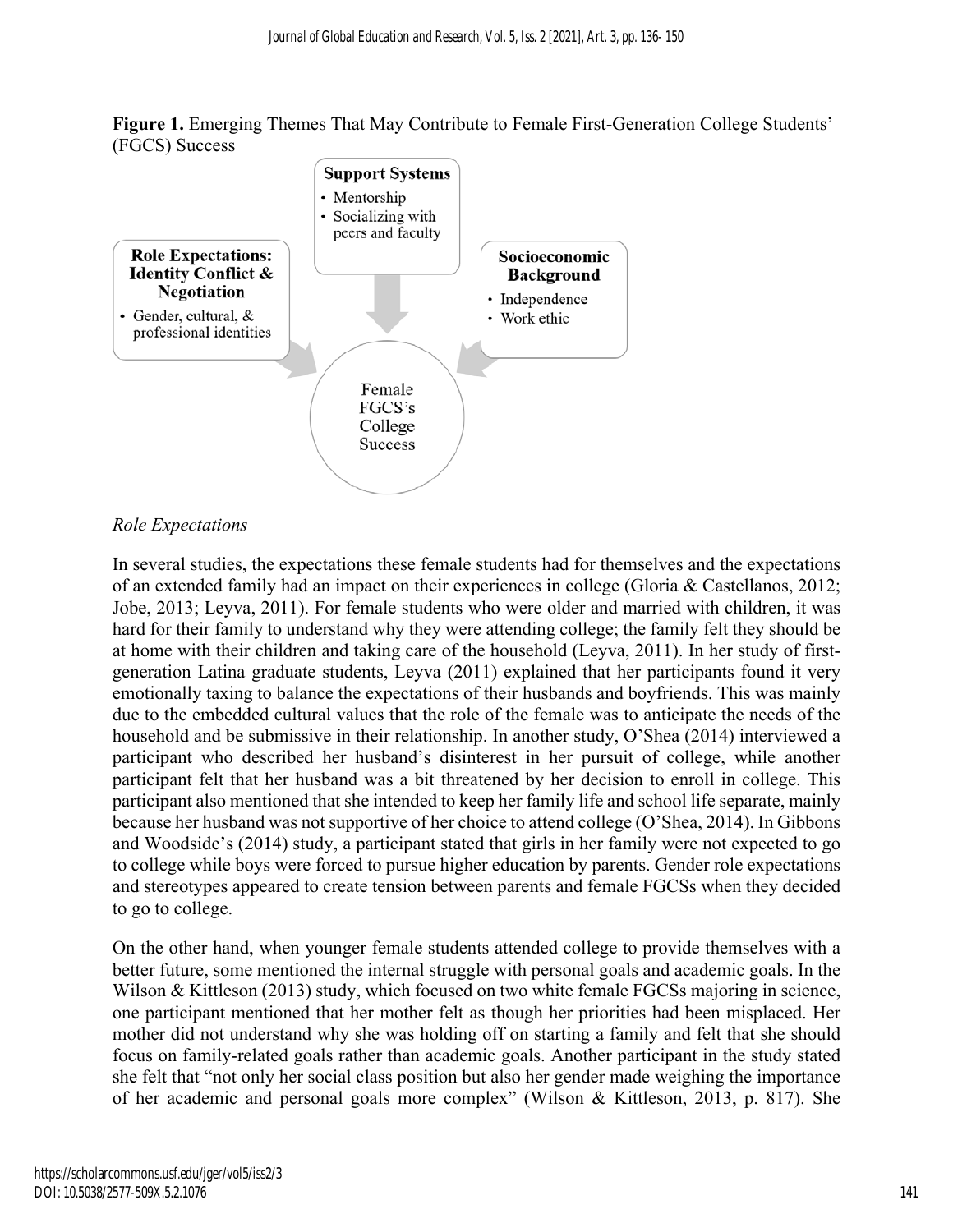recognized that continuing her education in science meant delaying the start of a family. Neumeister and Rinker (2006) found that their participants resisted the gender role expectations their families valued, valuing their own career goals over starting a family. Overall, the female FGCSs who participated in these studies seemed to be aware of tensions covering multiple dimensions, such as gender roles, culture, and professional identities.

#### *Negotiating and Developing Identities*

The process of identifying oneself as a college student is vital to the student's sense of belonging and a sense of fit within the university. This process looked different for the female FGCSs in some studies (Neumeister & Rinker, 2006; O'Shea, 2011, 2015). For younger females who did not delay college enrollment, this process often seemed quite critical, more so than for female FGCSs who delayed college enrollment (O'Shea, 2015). Some of the older female participants mentioned their tendency not to tell people they were a college student for fear that others would think they were bragging. In contrast, others found it difficult to call themselves college students due to their feelings of being an imposter (O'Shea, 2011). For those who were 21 or older, because their university identified them as *mature-aged students*, some females found it even more challenging to find a sense of fit in the university landscape (O'Shea, 2015). Most female participants mentioned how exploring their identity as a college student and future college graduate with a profession helped them develop their perceptions about their lives and their values as college students (Neumeister & Rinker, 2006; O'Shea, 2011). Many believed that allowing themselves to explore their identities, away from those given to them as a mother or a wife, also helped them to gain a sense of belonging at college, which ultimately resulted in their success throughout the college experience (Neumeister & Rinker, 2006; O'Shea, 2011, 2015).

#### *Support Systems*

Throughout the analysis of this study, research on female FGCSs support systems—or lack thereof—was a recurring theme. Several studies cited the value of family support, building a network of educated peers, and mentorships (Leyva, 2011; Green, 2015; Olson, 2010; Parsons, 2012; Porter & Dean, 2015). Others mentioned the importance of academically minded friends and faculty relationships for support during these students' educational journeys (Neumeister  $\&$ Rinker, 2006; O'Shea, 2014; Rascon, 2012).

#### *Family Support*

Twelve of the studies analyzed in this review revealed that female FGCSs often reported limited support from their family (Leyva, 2011; O'Shea, 2014; Wilson & Kittleson, 2013). One participant in Rascon's (2012) study mentioned that the minimal support she received was due to her family members' lack of knowledge about college, rather than not supporting her decision to go to college. For those whose family members had no college experience, it was hard for students to share the meaning of going to college and the norms and culture of being a college student with their family. Some female FGCSs were scolded by family members who did not understand the pursuit of education over buying a home, marrying, or starting a family. Others indicated that their family members suggested that attending college was an attempt to avoid working (Leyva, 2011). Sy et al. (2011) explored the first-year transition experiences of female FGCSs and non-FGC female students. They found that female FGCSs reported significantly lower levels of parental emotional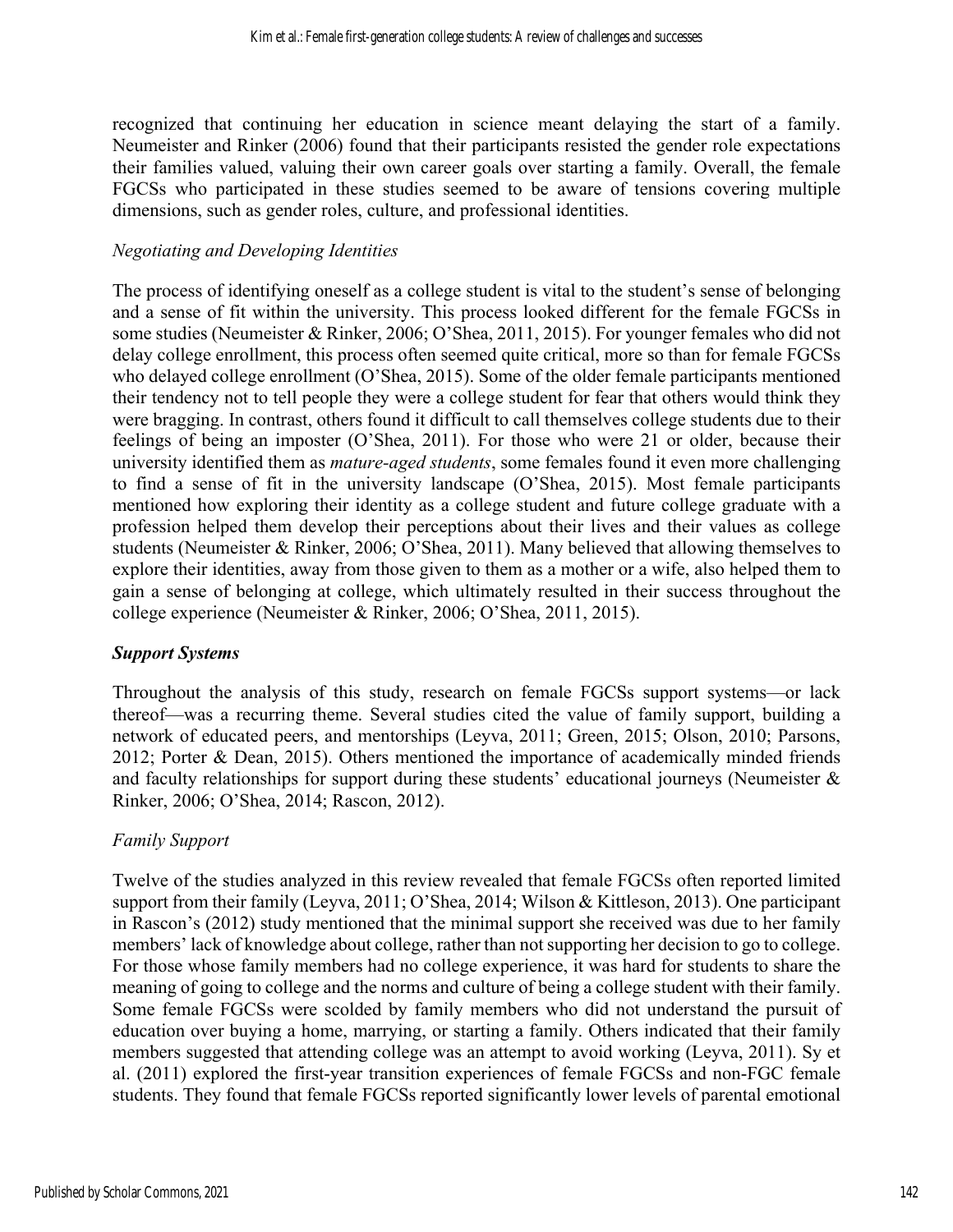and informational support than non-FGCSs. For the female FGCSs who had parental emotional support, this helped alleviate their stress. However, it did not significantly influence the stress of non-FGC female students during the first year of college.

#### *Socializing With Peers and Faculty*

Several studies showed that it was important for female FGCS to surround themselves with the right group of peers to gain support. Female FGCSs interviewed by Wilson and Kittleson (2013) indicated that when they went to college, the support of their friends changed. One participant mentioned that the outlook of her high school friends, who did not attend college, was different from her emerging outlook; she was afraid that these friends might impede her from accomplishing her goals. On the other hand, when female FGCSs spent time with educated/high-achieving peers, they developed an expanded perspective; different from the perspectives that surrounded them while growing up (Neumeister & Rinker, 2006). Having friendships with these high-achieving peers helped female FGCSs develop professional identities, set a high standard in their academic work, and establish role models while they pursued their academic and career goals (Neumeister & Rinker, 2006).

O'Shea's (2015) study on female FGCSs entering their first year of college brought attention to another critical attribute of these students—their age. Many female FGCSs are nontraditional and older; they are either returning to college after a break or entering college for the first time. These older female students mentioned the importance of seeking relationships with other females in the same age range as themselves; merely knowing that others like them were going through the college experience provided a sense of support.

In addition to peers, faculty advisors were also viewed as a critical component in female FGCSs systems of support. In Rascon's (2012) study, a participant expressed the importance of having faculty and college peers available for emotional support by stating that she would not be where she is without the guidance of one of her faculty advisors (Rascon, 2012). In Gibbons and Woodside's (2014) study, a female participant stated that having professors who encouraged her to engage in academic work helped motivate her to succeed and persist.

#### *Mentorships*

For the female FGCSs who did persevere to graduation, mentorships appeared to be a common factor in promoting the success of these students. Several studies cited that having a mentor was a critical factor for female FGCS success in college (Gibbons & Woodside, 2014; Green, 2015; Leyva, 2011; Olson, 2010; Parsons, 2012). In many cases, a mentoring relationship with a FGCS who had experienced some success encouraged future success and provided tangible evidence that it was possible to forge a path through college (Gibbons & Woodside, 2014; Leyva, 2011; Parsons, 2012). Leyva (2011) found that one-on-one guidance, which addressed the specific challenges faced by female FGCSs, was very beneficial.

For the female FGCSs who graduated, the transition from college to work was challenging. However, Leyva (2011) argued that finding a mentor from a similar cultural background can be helpful when students begin their professional careers. Specifically, Leyva (2011) highlighted that Latinas who were able to connect with a Latina mentor in a similar line of work benefited from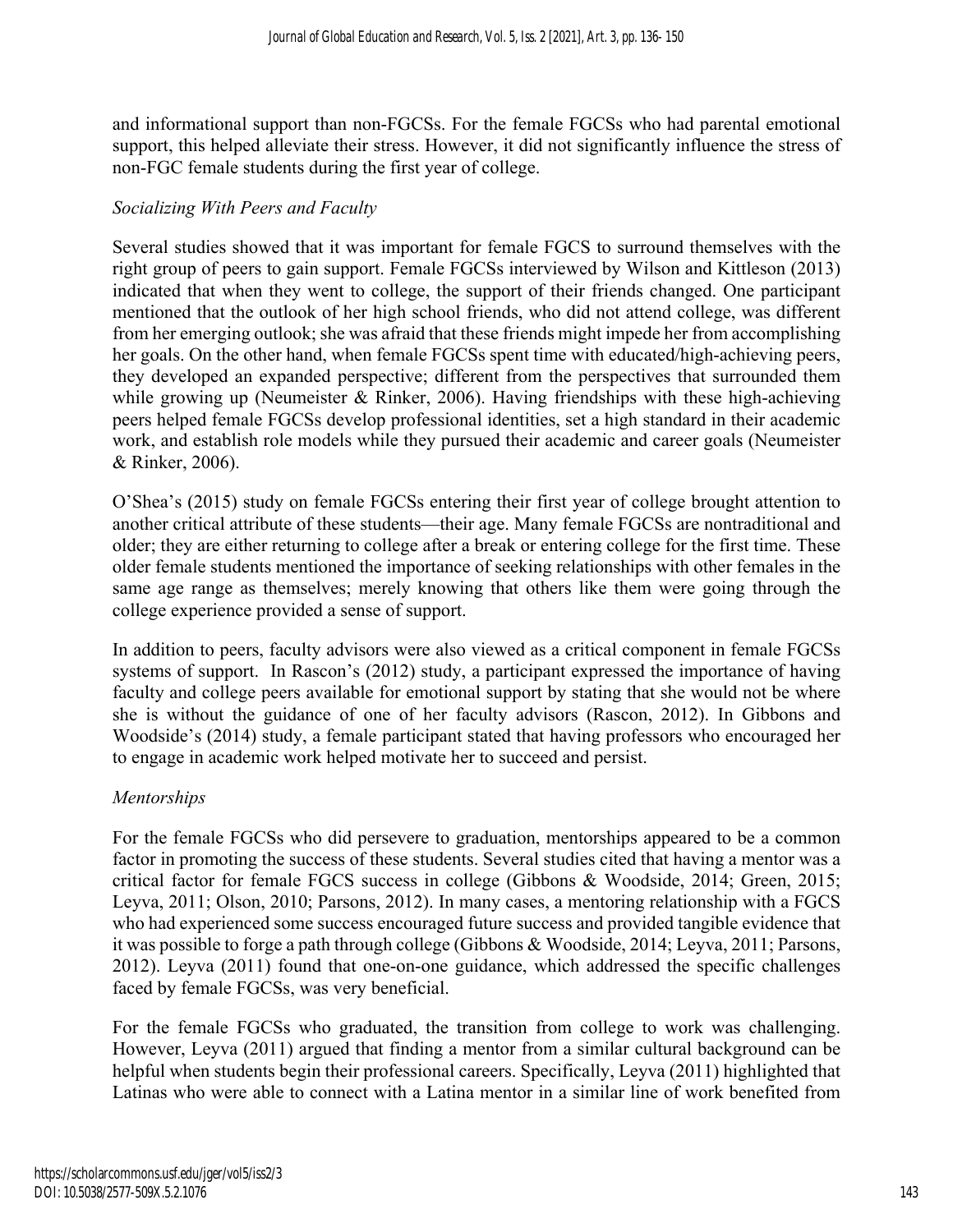the relationship as the mentor understood the cultural challenges surrounding the choice not to stay home and instead enter the workforce. Leyva (2011) posited that this mentoring supported and empowered the female FGCS graduate in their decision to become professionals in a specific career.

#### *Socioeconomic Background: Challenges Become Strengths*

While female FGCSs are often assumed to be disadvantaged by their socioeconomic backgrounds when pursuing higher education, Benoit et al. (2018) found that coming from a working-class background shaped students' identities and the way they navigated their journey through college. Regarding this, Lubrano (2004) discussed the tensions between life/work and study that can arise for individuals from a disadvantaged socioeconomic background. Some female FGCSs who were interviewed in selected studies indicated that their working-class background helped them succeed in college because they started working for pay at an early age and often shared the financial burdens of their family (Lubrano, 2004). This helped them develop a strong work ethic as well as independence, two characteristics they felt were important contributors to their persistence in college (Braswell, 2010; Neumeister & Rinker, 2006; Olson, 2010). In Neumeister and Rinker's (2006) study, one participant mentioned that she had to work while she was in high school and thus had been financially independent long before entering college. It was commonly mentioned that working was a higher priority than studying because of financial burdens (Eitel & Martin, 2009); time management was also seen as critical for balancing their studies while working fulltime (Wilson & Kittleson, 2013).

Not only were they financially independent, but female FGCSs also tended to be accustomed to supporting themselves at a young age. Another participant in Neumeister and Rinker's (2006) study mentioned that because her parents had to work to support their family, she was often left to make decisions for herself. Most of the participants emphasized the mindset that their parents instilled and the importance of taking care of themselves. As a result, they felt these values helped prepare them to solve problems and persevere through college (Neumeister & Rinker, 2006). The consensus among the female FGCSs in these studies was that they did not see their socioeconomic background as a disadvantage; instead, they reflected a working-class background as a reality that allowed them to figure out what it meant to work hard and develop the traits and strategies to navigate the college experience (Neumeister & Rinker, 2006).

#### **Discussion**

Although FGCSs face similar challenges and share similar characteristics, our study found that female FGCS-related research articles provided an insight that these factors may not be easily observed or considered in college environments. In particular, female FGCSs experienced conflicts across multiple identities and struggled to balance multidimensional identities or role expectations from cultural or family contexts. Female FGCSs tended to advocate for their aspirations for higher education within their family, which added to the pressures that female FGCSs experienced; this was especially true if they felt unsupported by family members or social networks. This was even more prevalent for female FGCSs, compared to male FGCSs, because of the unique expectations of *female* family and societal roles as well as financial pressures to begin work immediately in order to provide for their families. The latter was particularly true for single mothers. As a result, academic responsibilities were not prioritized (Leyva, 2011; Marsh-McDonald & Schroeder,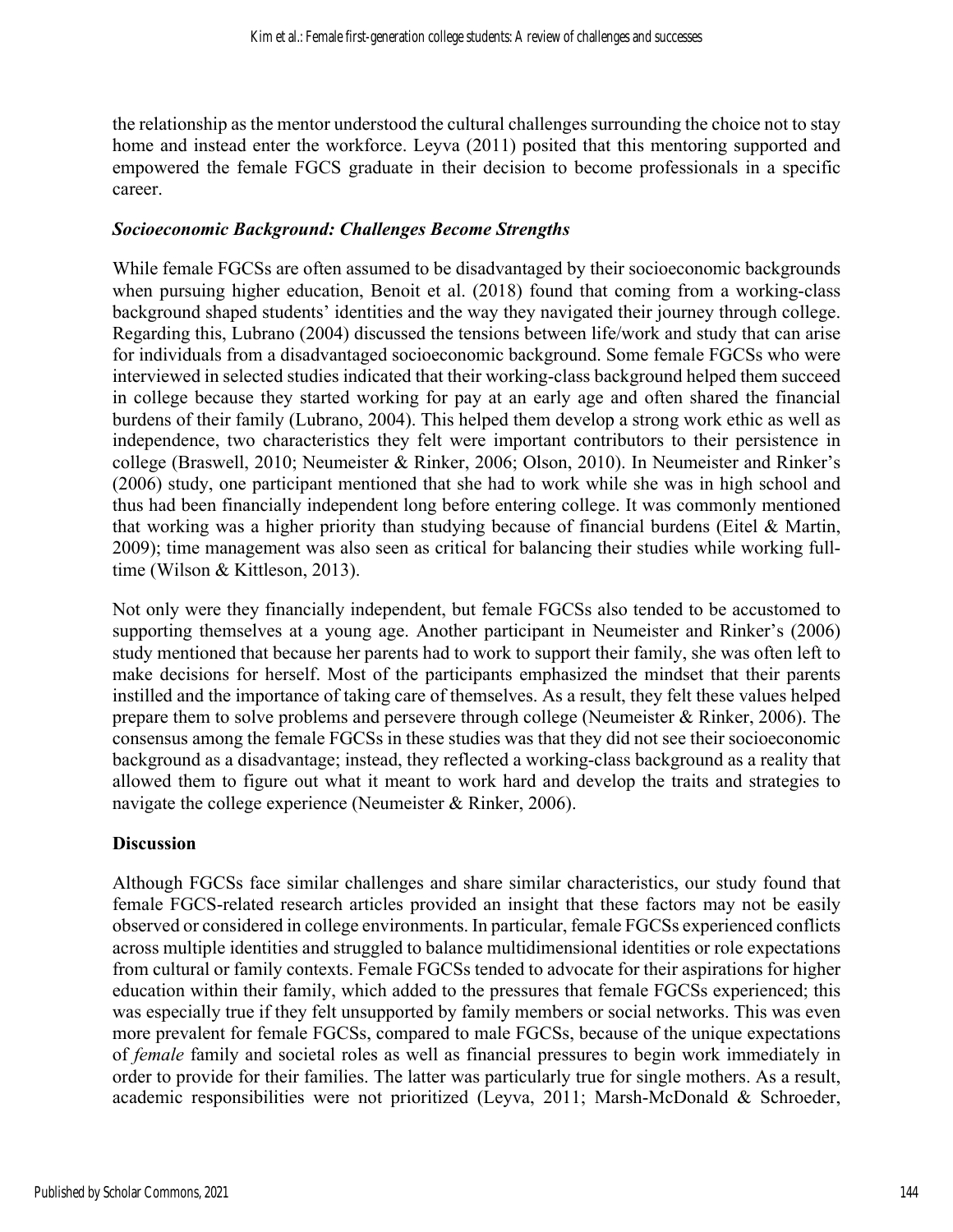2012). Thus, the pressure for female FGCSs to fulfill various roles and responsibilities could be contributing to lower rates of college degree attainment. As Covey (2013) suggested, the urgent (e.g., cooking, cleaning, managing the family) often interrupts the important (e.g., school responsibilities, career development). Juggling these various roles can be confusing and may not leave much spare time or margin for negotiating complex roles. This could further limit female FGCSs' participation in extra-curricular and co-curricular activities that have been shown to promote student success (Engle et al., 2006; Pascarella et al., 2004).

This study's findings revealed a unique pressure that female FGCSs face: the complex dynamics of family support for FGCSs. For some, the family may not understand the drive their child (or sibling) has to attend college. In other cases, the family may be enthusiastically supportive of the student's pursuit of college but unaware of the time that students need to spend outside of class to complete assignments or to participate in career-building activities. Many working-class families are strongly committed to work (Benoit et al., 2018). Therefore, at times, the choice to pursue higher education is seen as an attempt to avoid work, even if their child is working while attending school. Time spent in school may be seen as neglecting parental or housekeeping duties. These conflicting priorities can further raise the stakes on an already stressful choice (i.e., returning to college), adding pressure and feeding doubts these students may already feel about what they are choosing to do with their life. Also, female FGCSs' choices of academic majors may create confusion or tension if the student's family does not see a clear connection between that course of study and *real* work (Olson, 2016). While the desire to obtain their education may remain stable, female FGCSs navigate a wide range of challenges during the pursuit of their degree. For some, this strengthens their resolve. However, for others, the barriers seem insurmountable, which can lead to a decision not to persist in their education.

Overall, female participants in the selected studies commonly mentioned the importance of interacting and socializing with peers and faculty within their collegiate institutions. Thus, continued emotional support and encouragement by these individuals may improve the success of female FGCSs. This study's findings also highlight the importance of opportunities for these students to network, not only with other female FGCSs but also with female FGC graduates. Providing direct opportunities for mentoring to occur, where these students can connect with other females who have gone through the process of college and faced similar barriers, should be a priority in collegiate programming and curriculum development (Kim & Hwang, 2015; Kim et al., 2018; Lim et al., 2019; Neumeister & Rinker, 2006; O'Shea, 2015; Porter & Dean, 2015).

### *Academic Implications*

This systematic review indicated there are multiple aspects to the identity of female FGCSs. Throughout the analysis, a recurring theme emerged; female FGCSs face unique challenges during their educational journey, and their attrition rates are higher than that of their male FGCS peers. While it is apparent that these unique challenges could be a factor in their higher attrition rates, existing research has not analyzed this from a feminist perspective.

Moreover, current research does not adequately consider the overlapping identities of female FGCSs. For instance, when grouping FGCS statistics, research mentions that FGCSs, in general, are more likely to be married or have children, but it does not consider specifically how these other roles may affect FGCSs. As this review demonstrates, these other identities and roles that female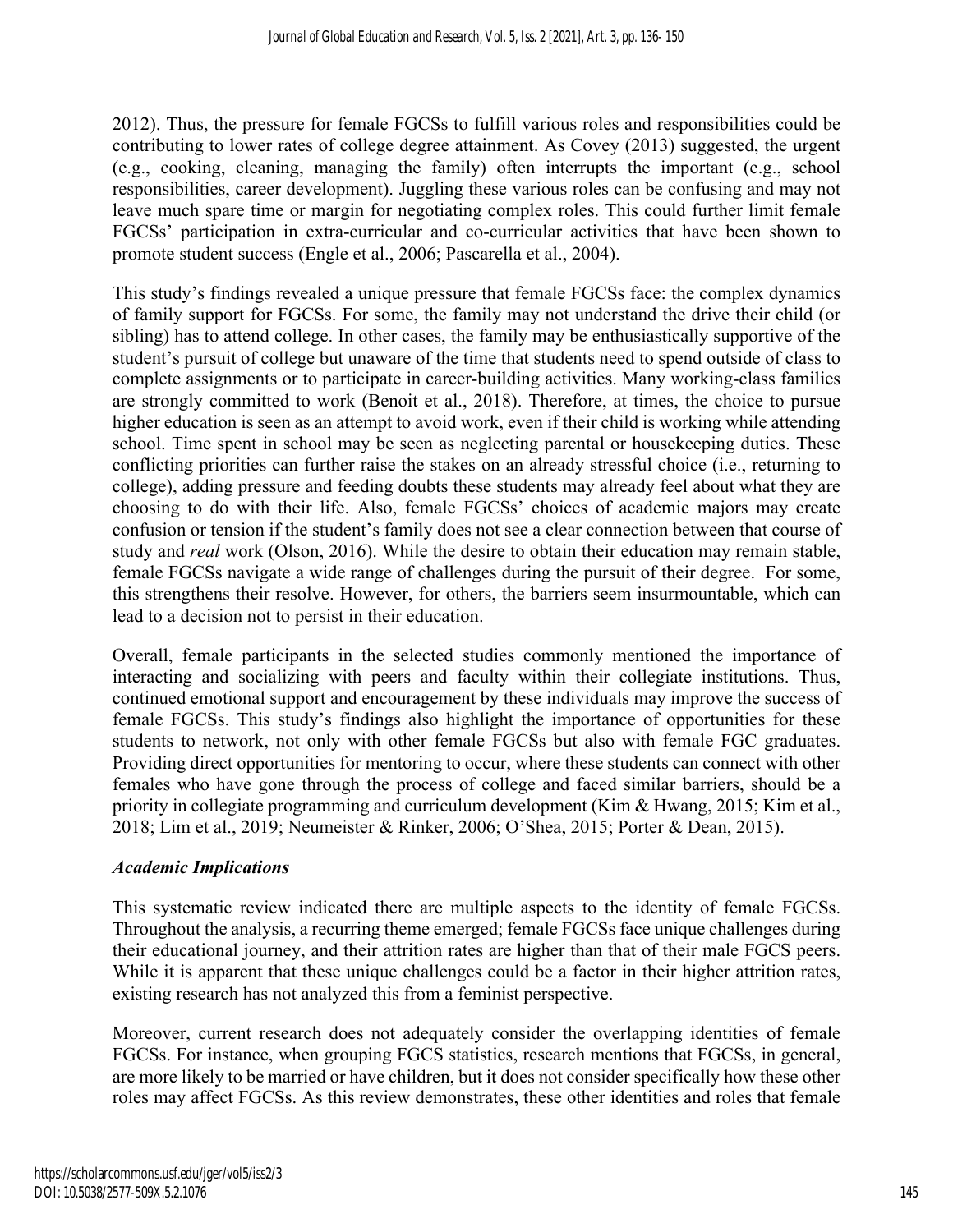FGCSs fulfill could impede their college success. Orbe (2004) argued that studies concerning the FGCS population should focus on identity negotiation among these students and:

Acknowledge that the salience of FGC student status will vary among participants. Research that takes such an approach can apply and extend current communication theories regarding identity negotiation, as well as offer practical guidance to educators who are interested in maximizing the educational experiences of all of their students. (p. 133)

For this reason, an intersectional approach regarding female FGCSs could be beneficial to truly understanding how their overlapping identities as females and FGCSs may shape their college experience. Taking an intersectional theory approach would allow researchers to understand even more thoroughly the impact of the multiple aspects of female FGCSs' identities, the multiple oppressions they potentially face, and how these factors influence their experience during and following college (Crenshaw, 1989, 1991). This approach could lead to better resources to meet these students' needs, potentially increasing their retention and graduation rates.

#### *Practical Implications*

Because this review aspires to encourage the exploration of what female FGCSs need, it is essential to heed the research findings that have emerged thus far. This review focused on what research has shown to help female FGCSs succeed in college, including developing mentor relationships, establishing connections with others who also identify as FGCSs, and exploring their identity as a college student. By focusing on these areas, universities can begin to implement specific resources that could contribute to the retention and graduation completion rates of female FGCSs. Indeed, an emerging body of research that seeks to understand student resilience as a factor in student success may support faculty and student affairs professionals seeking to effectively meet female FGCSs' needs (Houston et al., 2017; Robbins et al., 2018). An essential first step would be to promote training and development around these issues, both the challenges faced by female FGCSs and the potential for those challenges to be reframed as strengths for faculty and staff alike.

Centers at universities that provide resources to all FGCSs should be intentional about pairing mentors with female FGCSs. They should increase the opportunities for these relationships to occur and consider making their participation a requirement for female FGCSs. As part of their programming, mentors could discuss how to manage time effectively, help the students develop a schedule that balances their multiple roles, offer general encouragement for success, and provide a familiar perspective as someone who understands what the students are going through. Mentors could also help these students recognize, and better utilize, their unique skills as female FGCSs, such as a strong work ethic or the ability to function independently.

Providing resources and information to female FGCSs about the process they may go through as they explore their new identity as a college student may encourage reflection on this process; the literature suggests this could lead to improved success in college (Neumeister, & Rinker, 2006; O'Shea, 2011, 2015). Lubrano (2004) suggested FGCSs may not be familiar with particular social and professional norms (e.g., building a professional network or navigating office politics). Therefore, institutions that seek to provide comprehensive support for FGCSs should look for ways to help students develop both networking relationships and essential soft skills as they begin their careers. Career Services offices and Alumni Relations departments can play a crucial role in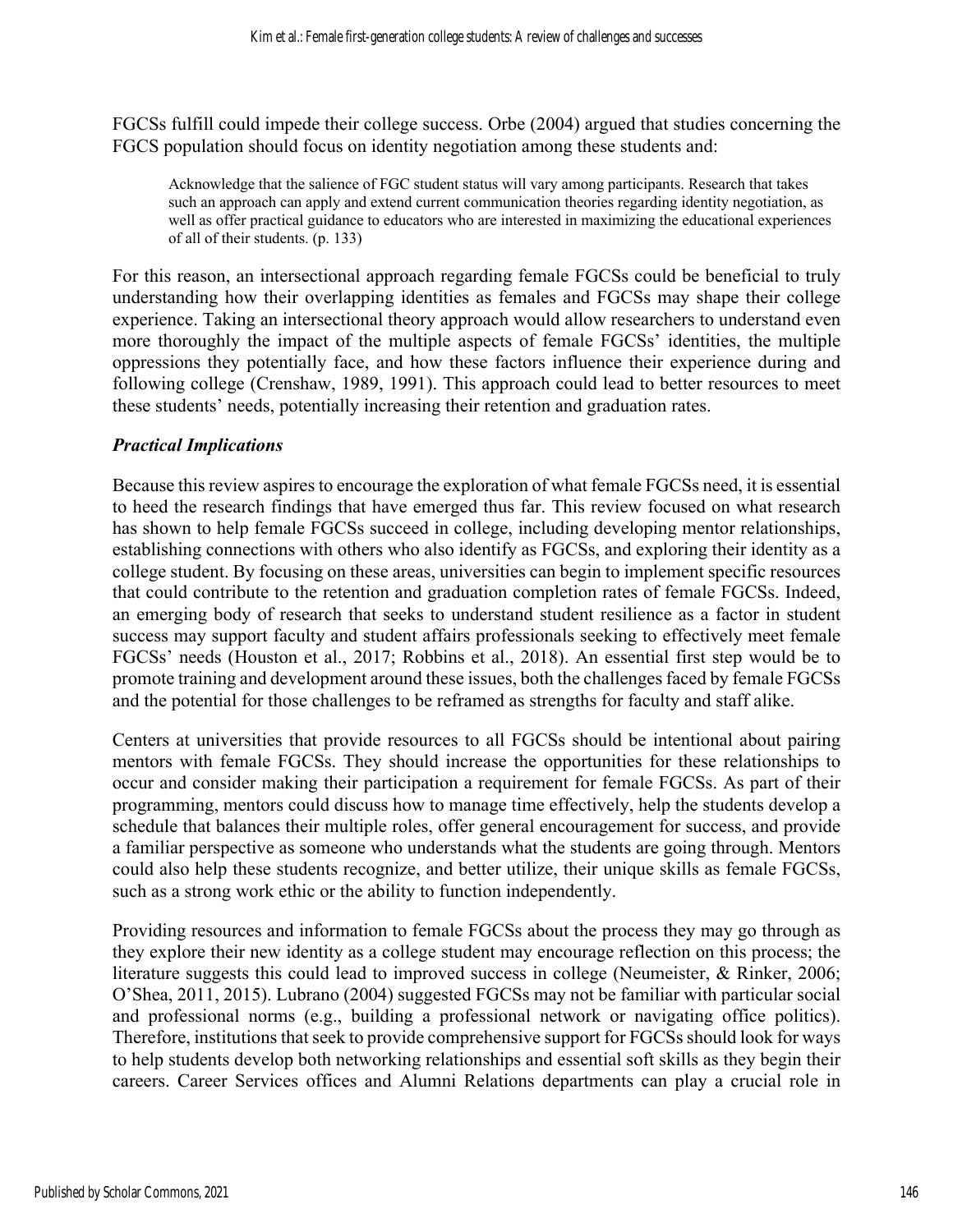connecting female FGCSs, particularly with alumni who are skilled in these areas who also desire to support the next generation of graduates.

Embedded in each of these suggestions is an acknowledgment of the often-unspoken rule that culture of origin may affect the experiences of female FGCSs. Leyva (2011) and Gloria and Castellanos (2012) highlighted the impact of cultural expectations regarding *home* and *family* that shape the educational aspirations and experiences of Latina FGCSs; these cultural norms likely have an impact on students from other backgrounds as well. Institutions who seek to support their female FGCSs will strive to be culturally responsive to these needs when advising students, matching mentors with mentees, and creating supportive programming.

#### *Suggestions for Future Research*

There is currently a lack of targeted research to provide evidence of the unique needs of female FGCSs. Currently, the literature focuses on the broad population of FGCSs. While this broad research is needed, future research on female FGCSs should also explore the experience of these students at various types of institutions and programs, such as elite institutions, community colleges, and trade/certificate programs; as well as various types of living situations, such as living on campus or commuting.

Most critically, perhaps, the studies reviewed here rely primarily on qualitative approaches and small sample sizes. While these designs allow for a nuanced understanding of the experiences of female FGCSs, they also limit generalizability. Researchers should pursue quantitative and mixedmethods studies, which are more likely to capture the attention and imagination of administrators and policymakers. At the very least, future research should explore the barriers that exist to quantitative approaches around this topic.

#### **Conclusions**

This review explored the challenges of female FGCSs during their college enrollment and identified common experiences that may impact their college persistence. We acknowledge that all FGCSs, regardless of gender, face challenges, and we do not intend to undermine or diminish the needs of male FGCSs. However, this review highlighted three common elements that female FGCSs mentioned as challenges: identity negotiation and development, support systems, and socioeconomic backgrounds. This review's findings demonstrate that female FGCSs need more targeted resources to promote their retention and college success. Meeting these needs more effectively will likely support the retention goals of higher education institutions and promote the educational goals of female FGCSs as they pursue their degree credentials and future careers.

#### **References**

- Benoit, A. C., Olson, J. S., & Johnson, C. (Eds.). (2018). *Leaps of faith: Stories of working-class scholars*. Information Age.
- Braswell, T. M. (2010). *Persistence factors of first-generation learners* (Publication No. 3427048) [Doctoral dissertation, Capella University]. ProQuest Dissertations and Thesis Global.

Braun, V., & Clarke, V. (2006). Using thematic analysis in psychology. *Qualitative Research in Psychology, 3*, 77- 101.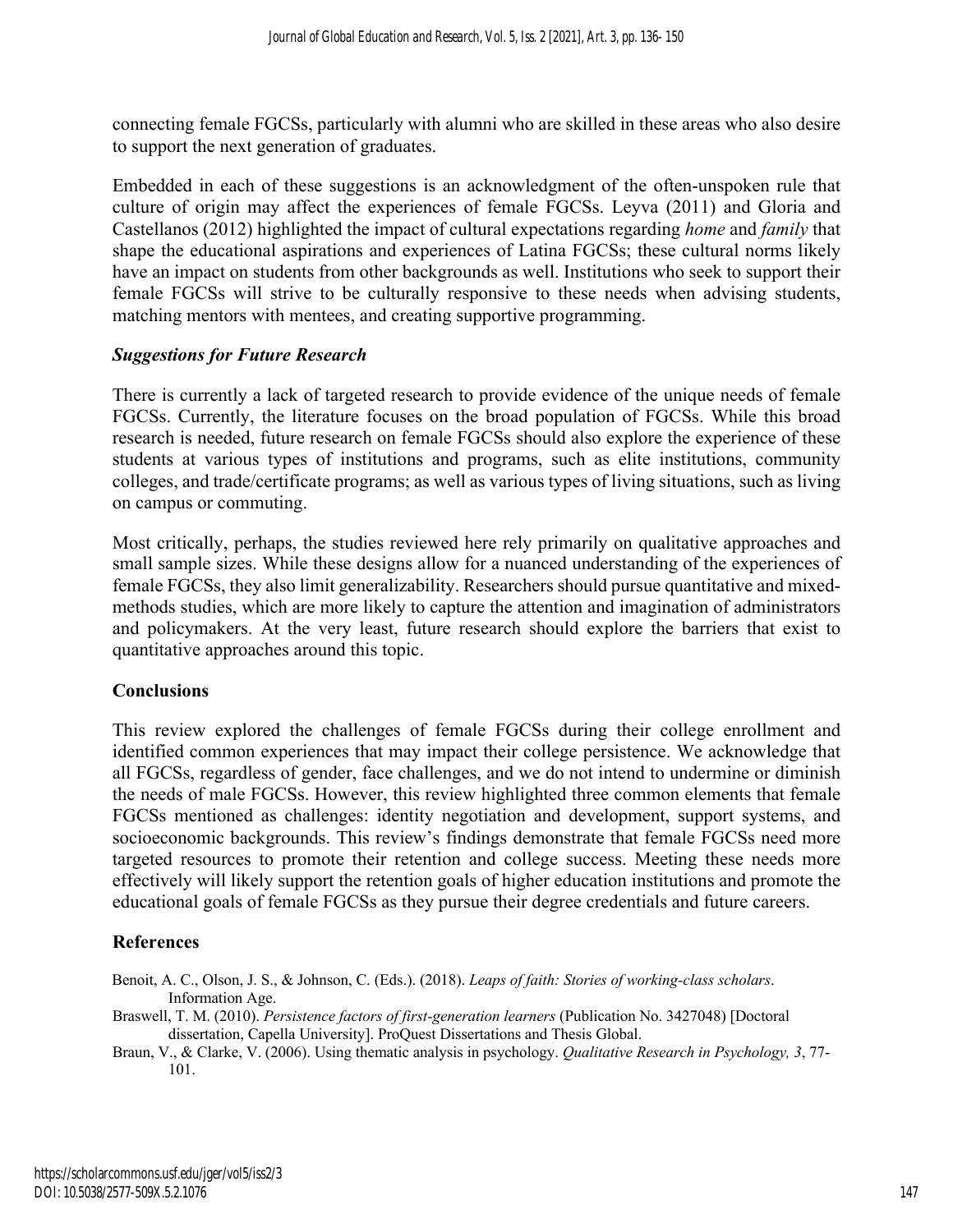- Brooks-Terry, M. (1988). Tracing the disadvantages of first-generation college students: An application of Sussman's option sequence model. In S. K. Steinmetz (Ed.), *Family and support systems across the life span* (pp. 121-134). Plenum.
- Charmaz, K. (2014). *Constructing grounded theory* (2nd ed.). Sage.
- Chen, X. (2005). First-generation students in postsecondary education: A look at their college transcripts– Postsecondary education descriptive analysis report*. U.S. Department of Education*. https://nces.ed.gov/das/epubs/pdf/2005171\_es.pdf
- Choy, S. P. (2001). Students whose parents did not go to college: Postsecondary access, persistence, and attainment. Findings from the condition of education, 2001. *National Center for Education Statistics, U.S. Department of Education, Office of Educational Research and Improvement*. https://nces.ed.gov/pubs2001/2001072\_Essay.pdf
- Covey, S. R. (2013). *The 7 habits of highly effective people* (25th Anniversary Edition). Simon and Schuster.
- Crenshaw, K. (1989). Demarginalizing the intersection of race and sex: A Black feminist critique of antidiscrimination doctrine, feminist theory and antiracist politics. *University of Chicago Legal Forum, 1989*(1), 139-167.
- Crenshaw, K. (1991). Mapping the margins: Intersectionality, identity politics, and violence against women of color. *Stanford Law Review, 43*(6), 1241-1299.
- Dawborn-Gundlach, M., & Margetts, K. (2018). Measures of the adjustment of mature-age, undergraduate students to university. *Journal of Global Education and Research, 2*(1), 17-32.
- Eitel, S. J., & Martin, J. (2009). First-generation female college students' financial literacy: Real and perceived barriers to degree completion. *College Student Journal*, *43*(2), 616-630.
- Engle, J., Bermeo. A., & O'Brien, C. (2006). Straight from the source: What works for first-generation college students. *Pell Institute for the Study of Opportunity in Higher Education*. http://files.eric.ed.gov/fulltext/ED501693.pdf
- Gibbons, M. M., & Woodside, M. (2014). Addressing the needs of first-generation college students: Lessons learned from adults from low-education families. *Journal of College Counseling, 17*(1), 21-36.
- Gloria, A., & Castellanos, J. (2012). Desafíos y Bendiciones: A multiperspective examination of the educational experiences and coping responses of first-generation college Latina students. *Journal of Hispanic Higher Education, 11*(1), 82-99.
- Green, A. (2015). *Experiences of African American female first generation college students* [Doctoral dissertation, Western Michigan University]. Western Michigan University Digital Archive. http://scholarworks.wmich.edu/dissertations/519
- Houston, J. B., First, J., Spialek, M. L., Sorenson, M. E., Mills-Sandoval, T., Lockett, M., & Pfefferbaum, B. (2017). Randomized controlled trial of the resilience and coping intervention (RCI) with undergraduate university students. *Journal of American College Health*, *65*(1), 1-9.
- Jenkins, S. R., Belanger, A., Connally, M. L., Boals, A., & Durón, K. M. (2013). First-generation undergraduate students' social support, depression, and life satisfaction. *Journal of College Counseling, 16*(2), 129-142.
- Jobe, L. D. (2013). *Underserved, underrepresented, unprepared: Experiences of African American females in community college with barriers to academic success* (Publication No. 3554922) [Doctoral dissertation, Capella University]. ProQuest Dissertations and Thesis Global.
- Ishitani, T. (2003). A longitudinal approach to assessing attrition behavior among first-generation students: Timevarying effects of pre-college characteristics. *Research in Higher Education, 44*(4), 433-449.
- Ishitani, T. (2006). Studying attrition and degree completion behavior among first-generation college students in the United States. *The Journal of Higher Education, 77*(5), 861-885.
- Kim, J., & Hwang, J. (2015). Strategies and challenges in managing lifelong education: Cases of adult learning focused universities in the United States. *The Journal of Educational Research, 13*(4), 269-297.
- Kim, J., Shin, H. Y., Smith, K. L., & Hwang, J. (2018). Online higher education for nontraditional adult students: Best cases of public universities. In C. J. Fitzgerald, S. Laurian-Fitzgerald, & C. Popa (Eds.), *Handbook of research on student-centered strategies in online adult learning environments* (pp. 221-240). IGI Global. https://doi.org/10.4018/978-1-5225-5085-3.ch011
- Leyva, V. L. (2011). First-generation Latina graduate students: Balancing professional identity development with traditional family roles. *New Directions for Teaching and Learning, 2011*(127), 21-31.
- Lim, D. H., Smith, K. L., & Kim, J. (2016). Integrating aging workforce: Organizational cases based on generational differences in the United States. *Andragogy Today: Interdisciplinary Journal of Adult & Continuing Education, 19*(2), 151-170.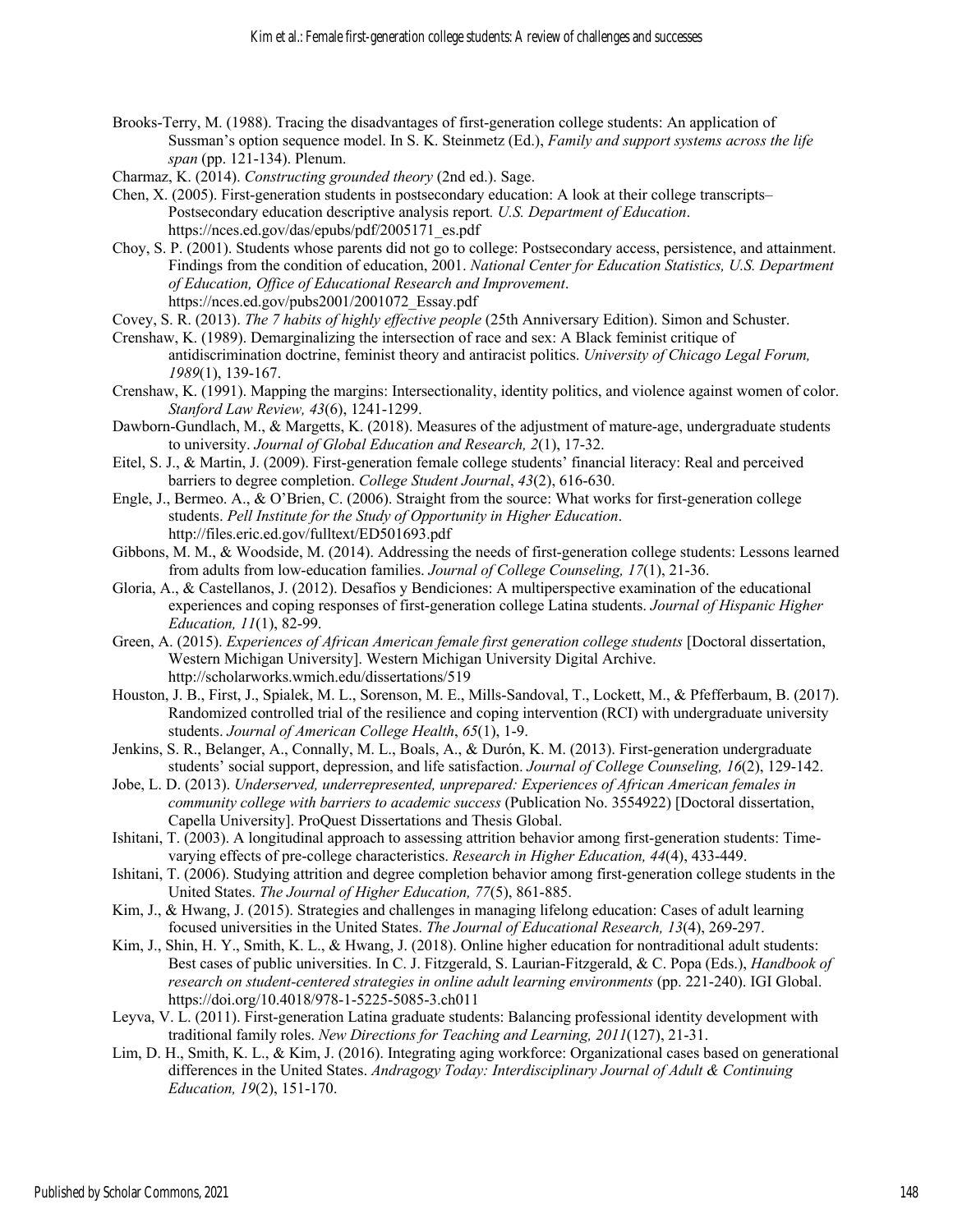- Lim D. H., You, J., Kim, J., & Hwang, J. (2019). Instructional design for adult and continuing higher education: Theoretical and practical considerations. In Y. Vovides (Ed.), *Optimizing instructional design methods in higher education* (pp. 73-100). IGI Global. https://doi.org/10.4018/978-1-5225-4975-8.ch005
- Lopez, H. G., & Gonzalez-Barrera, A. (2014). Women's college enrollment gains leave men behind. *Pew Research Center*. http://www.pewresearch.org/fact-tank/2014/03/06/womens-college-enrollment-gains-leave-menbehind/
- Lubrano, A. (2004). *Limbo: Blue-collar roots, white-collar dreams*. Wiley.
- Marsh-McDonald, C., & Schroeder, S. (2012). Women in transition: A qualitative analysis of definitions of poverty and success. *The Qualitative Report, 17*(91), 1-22.
- Mitchell, K. (1997). Making the grade: Help and hope for the first-generation college student. *ERIC Review, 5*(3), 13-15.
- National Center for Education Statistics. (2019). *Degrees conferred by race and sex*. https://nces.ed.gov/fastfacts/display.asp?id=72
- Neumeister, K., & Rinker, J. (2006). An emerging professional identity: Influences on the achievement of highability first-generation college females. *Journal for the Education of the Gifted, 29*(3), 305-338.
- Nuñez, A., & Cuccaro-Alamin, S. (1998). First-generation students whose parents never enrolled in postsecondary education*. U.S. Department of Education*. https://nces.ed.gov/pubs98/98082.pdf
- Olson, J. S. (2010). *Chasing a passion: The early-career lived experience of first-generation college graduates* [Doctoral dissertation, The Pennsylvania State University]. The Pennsylvania State University Digital Archive. https://etda.libraries.psu.edu/files/final\_submissions/3008
- Olson, J. S. (2016). Chasing a passion: First-generation college graduates at work. *Education + Training, 58*(4), 358-371.
- Orbe, M. (2004). Negotiating multiple identities within multiple frames: An analysis of first-generation college students. *Communication Education, 53*(2), 131-149.
- Orbe, M. (2008). Theorizing multidimensional identity negotiation: Reflections on the lived experiences of firstgeneration college students. *New Directions for Child and Adolescent Development, 2008*(120), 81-95.
- O'Shea, S. (2011). Nomads in diaspora space: Exploring women's identity work in the university. *Studies in the Education of Adults, 43*(1), 61-77.
- O'Shea, S. (2014). Transitions and turning points: Exploring how first-in-family female students story their transition to university and student identity formation. *International Journal of Qualitative Studies in Education, 27*(2), 135-158.
- O'Shea, S. (2015). Arriving, surviving, and succeeding first-in-family women and their experiences of transitioning into the first year of university. *Journal of College Student Development, 56*(5), 499-517.
- Parsons, B. B. (2012). *Academic and social integration: A phenomenological study of first-generation, female student experience and persistence in community college TRiO programs (Publication No. 3554276)* [Doctoral dissertation, Northeastern University]. ProQuest Dissertations and Thesis Global.
- Pascarella, E. T., Pierson, C. T., Wolniak, G. C., & Terenzini, P. (2004). First-generation college students: Additional evidence on college experiences and outcomes. *The Journal of Higher Education, 75*(3), 249- 284.
- Petty, T. (2014). Motivating first-generation students to academic success and college completion. *College Student Journal, 48*(2), 257-264.
- Porter, C. J., & Dean, L. A. (2015). Making meaning: Identity development of black undergraduate women. *NASPA Journal About Women in Higher Education, 8*(2), 125-139.
- Radwin, D., Wine, J., Siegel, P., & Bryan, M. (2013). 2011-12 National postsecondary student aid study (NPSAS: 12): Student financial aid estimates for 2011-12 (NCES 2013-165). *National Center for Education Statistics*. http://nces.ed.gov/pubs2013/2013165.pdf
- Rascon, A. (2012). College experiences: First-generation female undergraduates at the University of Northern Colorado. *Ursidae: The Undergraduate Research Journal at the University of Northern Colorado, 2*(2), 36-51.
- Robbins, A., Kaye, E., & Catling, J. C. (2018). Predictors of student resilience in higher education. *Psychology Teaching Review*, *24*(1), 44-52.
- Silverman, D. (2011). *Qualitative research: Issues of theory, method, and practice* (3rd ed.) Sage.
- Skomsvold, P. (2014). Web tables–profile of undergraduate students: 2011-12 (NCES 2015-167). *National Center for Education Statistics*. https://nces.ed.gov/pubsearch/pubsinfo.asp?pubid=2015167
- Soria, K. M., & Stebleton, M. J. (2012). First generation students' academic engagement and retention. *Teaching in Higher Education 17*(6), 673-685.